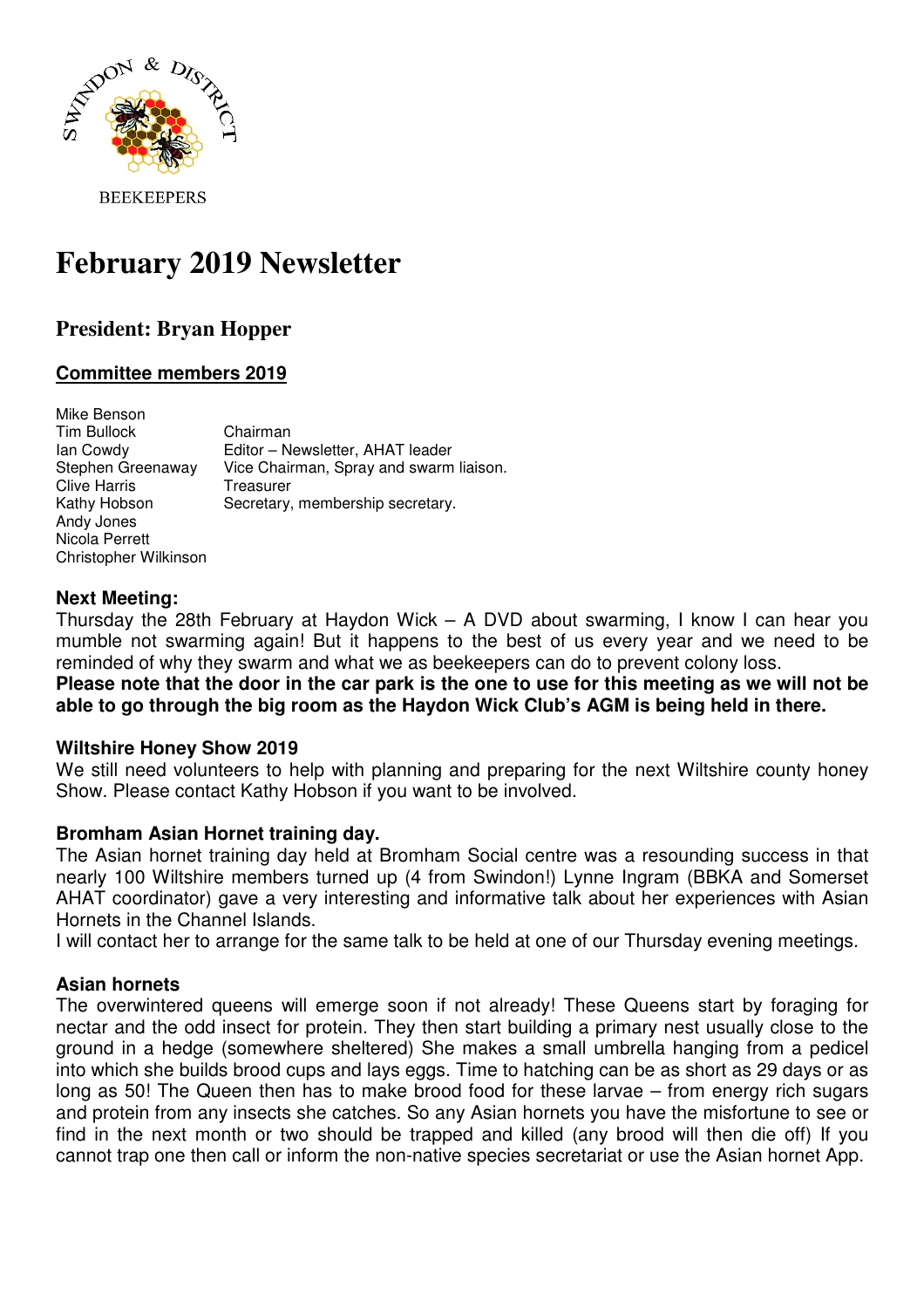#### **Swarm collection**

If you wish to be listed as a swarm collector you must let Kathy Hobson or Steve Greenaway know NOW! Although the list has now been submitted to the BBKA for the master database you could still be included in the local Swindon list.

### **Apiary tasks**

This spell of abnormally mild sunny weather is welcome however the higher than normal temperatures mean the colonies are gearing up to expansion and actively gathering nectar and pollen to feed brood. If the weather turns back to normal lower temperatures or even colder we are all in danger of losing colonies. Be prepared with fondant cut into small blocks to augment the bees own stores – small pieces means more frequent visits but you can tell more easily whether they need or are taking it.

# **Twigs and Park Farm apiaries**

All four club colonies are alive! and appear to be healthy.

The Whatsapp group is up and running and if you wish to be included please let Andy Jones know asap. I hope to carry out the first inspection of the Park Farm colonies in the next few weeks and Whatsapp is the fastest way to tell you in time.

# **Training and Education**

If you are considering any form of training or further education to improve your beekeeping skills then please contact any committee member.

The Taster Days and Starting Beekeeping course dates are shown on the website.

The Basic course will start soon to ensure that at assessment time the colonies are in full strength showing all stages of development.

Ross Gregory is prepared to run a Microscopy study group for those of you wanting to take the BBKA microscopy exam (you can of course like me just attend the study group). If you are interested please contact Ross directly (details in yearbook).

# **Club meetings**

Meetings are held on the last Thursday of the month throughout the year except December. Venue is in the Skittle Alley at the Haydon Wick Club, Blunsdon Road, Swindon SN25 1JD. Start time 1930 hrs

| 28th             | DVD - Swarming (Steve Greenaway)                                |
|------------------|-----------------------------------------------------------------|
| 28th             | Beekeeping from Buckfast to Buckingham Palace (Richard Rickitt) |
| 25 <sub>th</sub> |                                                                 |
| 30th             | DVD - A New Introduction to Beekeeping – part 2 (Mike Benson)   |
| 27 <sub>th</sub> |                                                                 |
| 25 <sub>th</sub> | Preparing for a honey show (Clive Harris and Mike Benson)       |
| 29th             |                                                                 |
| 26th             | <b>Club Honey Show</b>                                          |
| 31st             | Club AGM                                                        |
| 28th             |                                                                 |
| 12th             | <b>Skittles</b>                                                 |
|                  |                                                                 |

Above list will be subject to change depending on availability of speakers.

# **TWIGS**

| 28 <sup>th</sup> April  | Open day    |
|-------------------------|-------------|
| $19th$ May              | Open day    |
| 23 <sup>rd</sup> June   | Open day    |
| 21 <sup>st</sup> July   | Open day    |
| 5 <sup>th</sup> October | Apple fayre |